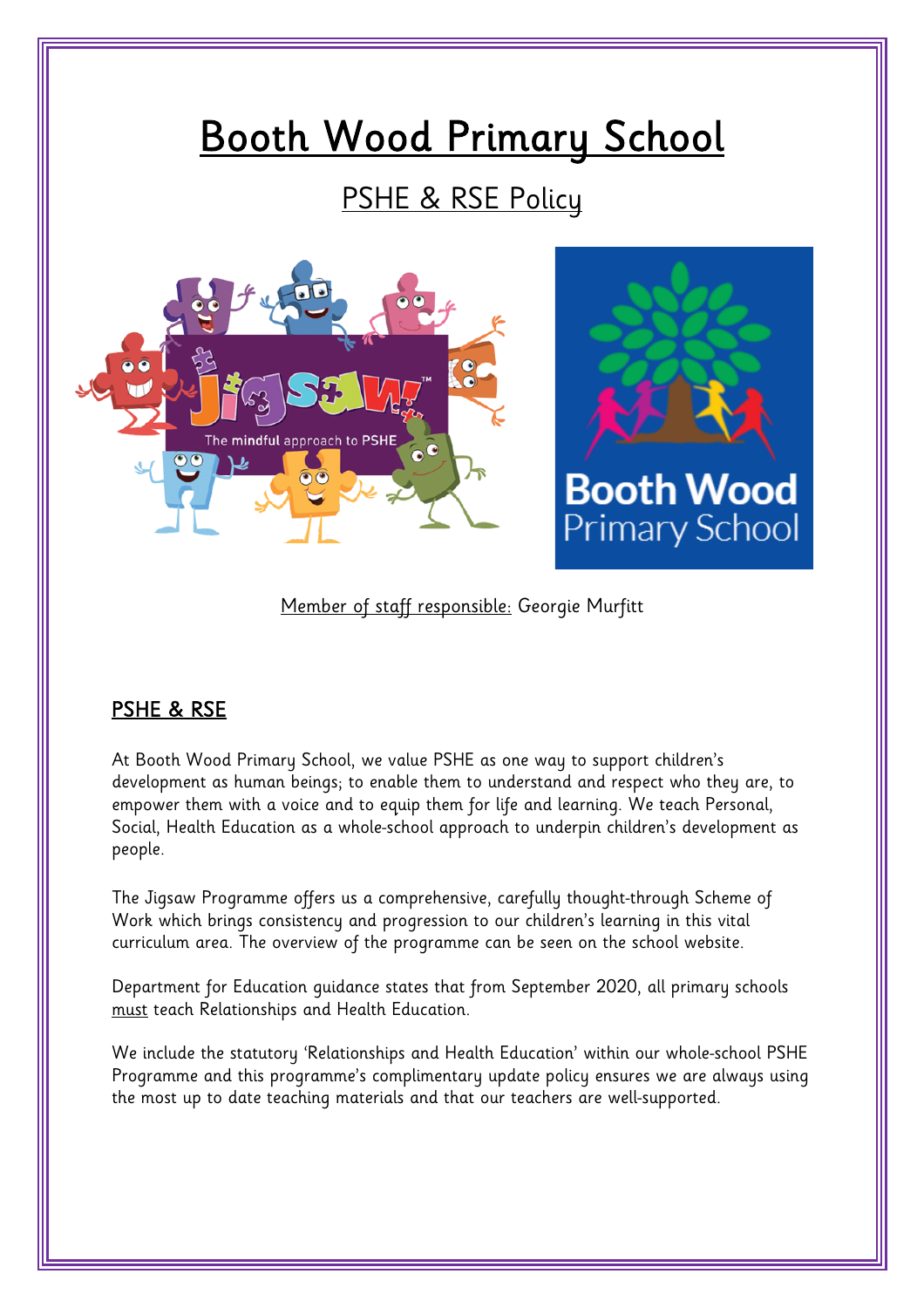#### What do we teach when and who teaches it?

#### Whole-school approach

Jigsaw covers all areas of PSHE for the primary phase including statutory Relationships and Health Education.

The table below gives the learning theme of each of the six Puzzles (units) and these are taught across the school; the learning deepens and broadens every year.

| Term      | Puzzle (Unit)          | Content                                                                                                                                          |
|-----------|------------------------|--------------------------------------------------------------------------------------------------------------------------------------------------|
| Autumn 1: | Being Me in My World   | Includes understanding my own identity and how I fit<br>well in the class, school and global community.<br>Jigsaw Charter established.           |
| Autumn 2: | Celebrating Difference | Includes anti-bullying (cyber and homophobic bullying<br>included) and understanding                                                             |
| Spring 1: | Dreams and Goals       | Includes goal-setting, aspirations, who do I want to<br>become and what would I like to do for work and to<br>contribute to society              |
| Spring 2: | Healthy Me             | Includes drugs and alcohol education, self-esteem and<br>confidence as well as healthy lifestyle choices, sleep,<br>nutrition, rest and exercise |
| Summer 1: | Relationships          | Includes understanding friendship, family and other<br>relationships, conflict resolution and communication<br>skills, bereavement and loss      |
| Summer 2: | Changing Me            | Includes Relationships and Sex Education in the<br>context of coping positively with change                                                      |

At Booth Wood Primary School we allocate time for PSHE each week in order to teach the PSHE knowledge and skills in a developmental and age-appropriate way. Class teachers deliver the weekly lessons to their own classes.

We aim to 'live' what is learnt and apply it to everyday situations in the school community.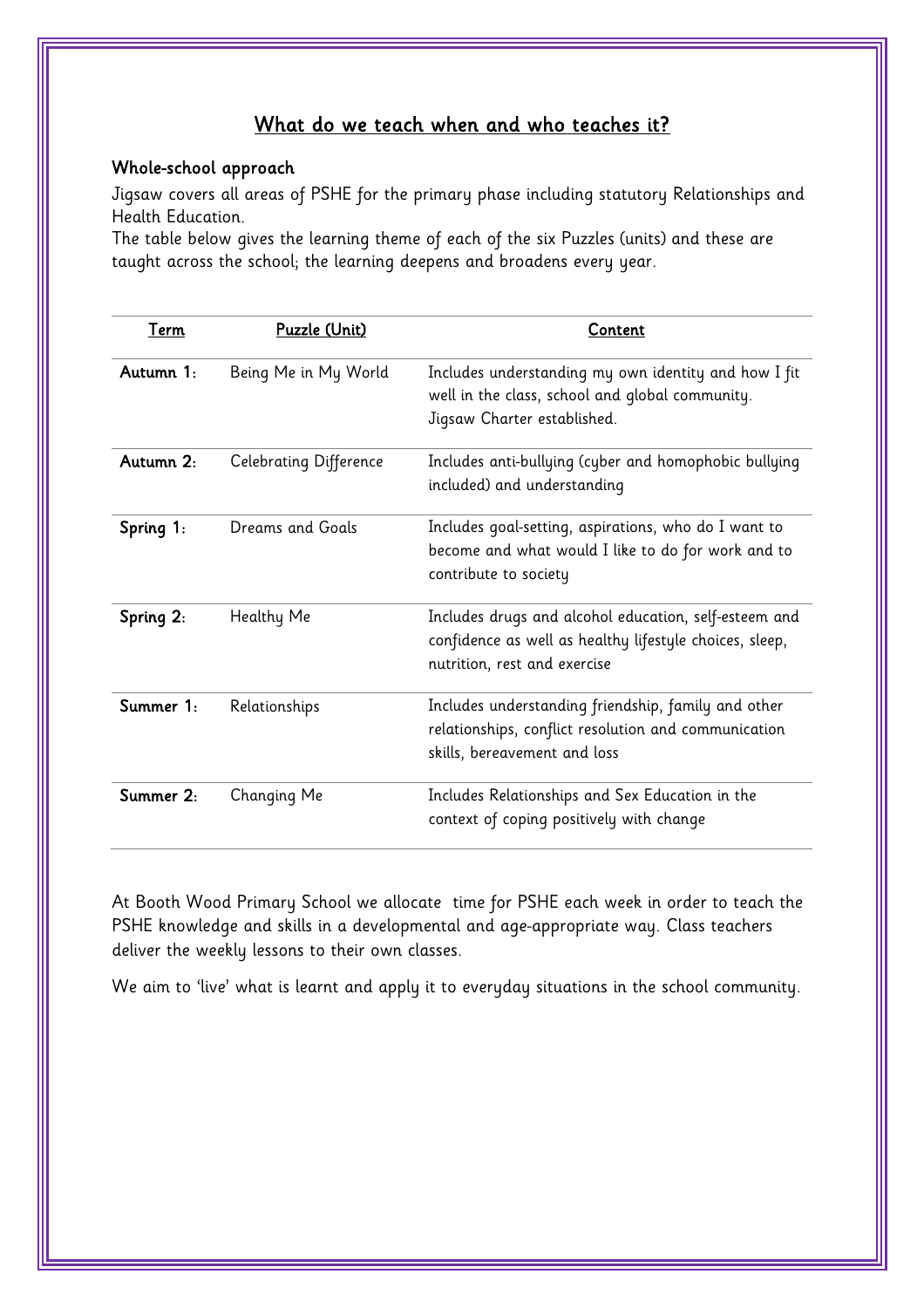#### Relationships Education

What does the DfE statutory quidance on Relationships Education expect children to know by the time they leave primary school?

Relationships Education in primary schools will cover 'Families and people who care for me', 'Caring friendships', 'Respectful relationships', 'Online relationships', and 'Being safe'.

The expected outcomes for each of these elements can be found further on in this policy.

It is important to explain that whilst the Relationships Puzzle (unit) in Jigsaw covers most of the statutory Relationships Education, some of the outcomes are also taught elsewhere in Jigsaw e.g. the Celebrating Difference Puzzle helps children appreciate that there are many types of family composition and that each is important to the children involved. This holistic approach ensures the learning is reinforced through the year and across the curriculum.



#### Health Education

What does the DfE statutory quidance on Health Education expect children to know by the time they leave primary school?

Health Education in primary schools will cover 'Mental wellbeing', 'Internet safety and harms', Physical health and fitness', Healthy eating', 'Drugs, alcohol and tobacco', 'Health and prevention', 'Basic First Aid', 'Changing adolescent body'.

The expected outcomes for each of these elements can be found further on in this policy.

It is important to explain that whilst the Healthy Me Puzzle (unit) in Jigsaw covers most of the statutory Health Education, some of the outcomes are taught elsewhere in Jigsaw e.g.emotional and mental health is nurtured every lesson through the Calm me time, social skills are grown every lesson through the Connect us activity and respect is enhanced through the use of the Jigsaw Charter.

Teaching children about puberty is now a statutory requirement which sits within the Health Education part of the DfE guidance within the 'Changing adolescent body' strand, and in Jigsaw this is taught as part of the Changing Me Puzzle (unit).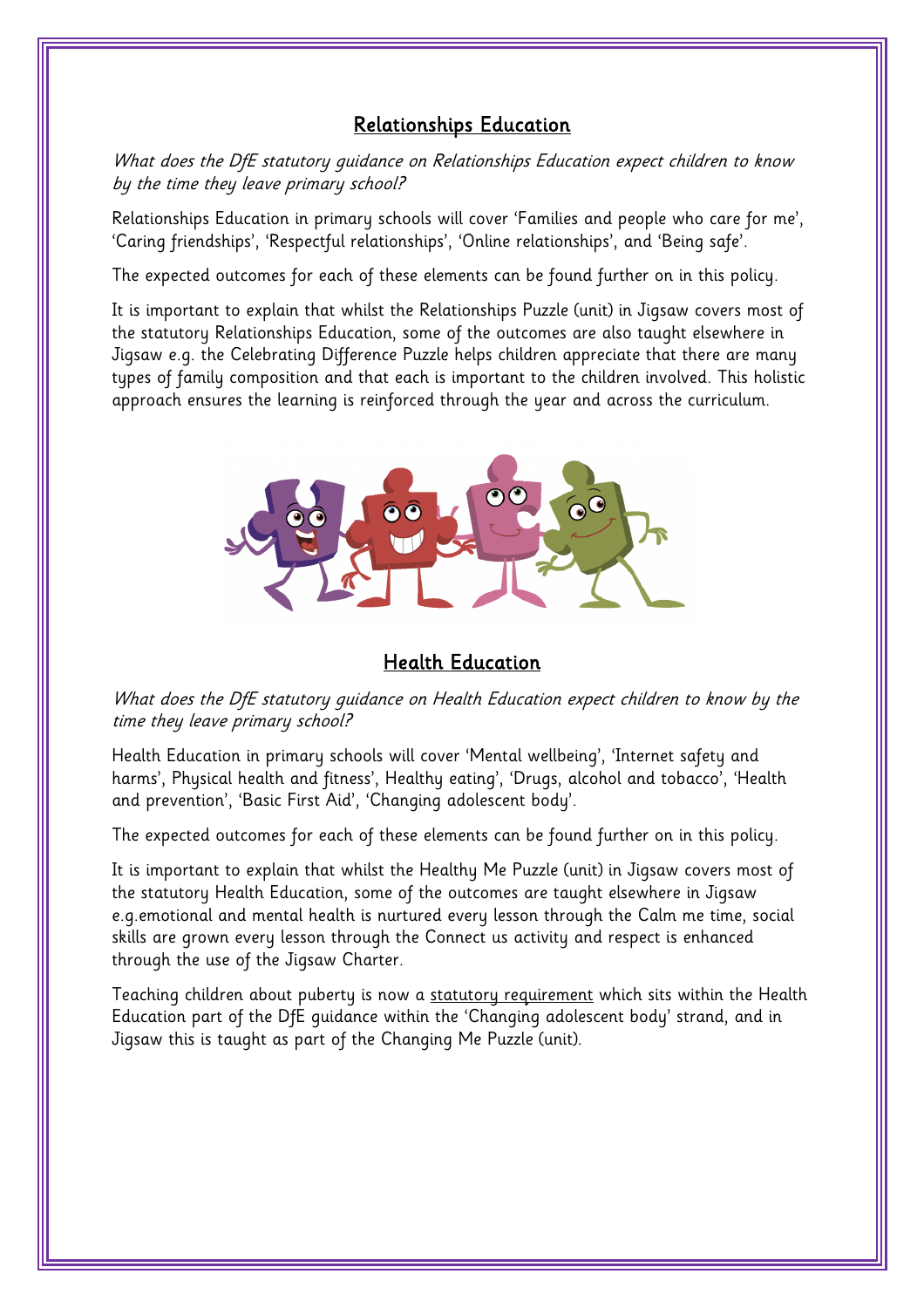#### Sex Education

The DfE Guidance 2019 (p.23) recommends that all primary schools 'have a sex education programme tailored to the age and the physical and emotional maturity of the pupils.

However, 'Sex Education is not compulsory in primary schools'. (p. 23)

Schools are to determine the content of sex education at primary school. Sex education 'should ensure that both boys and girls are prepared for the changes that adolescence brings and – drawing on knowledge of the human life cycle set out in the national curriculum for science - how a baby is conceived and born'.

We define Sex Education as understanding human reproduction; drawing on knowledge of the human life cycle set out in National Curriculum Science- 'how a baby is conceived and born'.

#### Parents' right to request their child be excused from Sex Education

"Parents have the right to request that their child be withdrawn from some or all of sex education delivered as part of statutory Relationships and Sex Education" DfE Guidance p.17

At Booth Wood Primary School, puberty is taught as a statutory requirement of Health Education and covered by our Jigsaw PSHE Programme in the 'Changing Me' Puzzle (unit).

We conclude that sex education refers to Human Reproduction, and therefore inform parents of their right to request their child be withdrawn from the PSHE lessons that explicitly teach this:

• Year 6 (Conception & birth)

The school will inform parents of this in the half-term prior to the unit being taught. If any parent wishes to withdraw their child from Sex Education, they can do so by speaking to their child's class teacher or the head teacher.

We will also highlight that whilst parents have the right to withdraw their child from these lessons, they do not have the right to withdraw other children from receiving these lessons. We believe it is better for children to hear factual information from adults than to hear second hand from their classmates.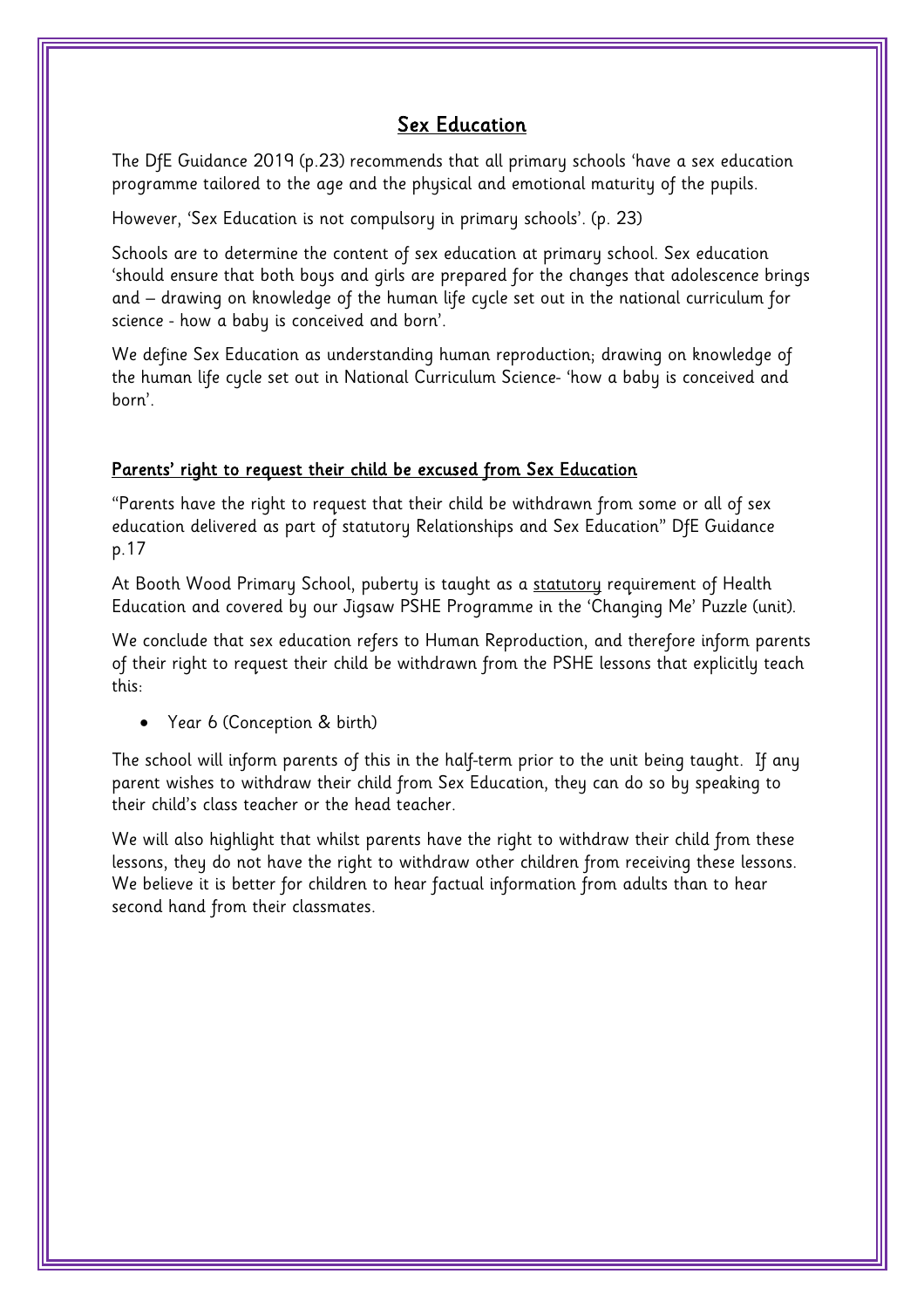### Relationships Education in Primary Schools – DfE Guidance 2019

The focus in primary school should be on teaching the fundamental building blocks and characteristics of positive relationships, with particular reference to friendships, family relationships, and relationships with other children and with adults.

The guidance states that, by the end of primary school:

|                                     | Pupils should know                                                                                                                                                                                                                                                                                                                                                                                                         | Jigsaw links                                                             |
|-------------------------------------|----------------------------------------------------------------------------------------------------------------------------------------------------------------------------------------------------------------------------------------------------------------------------------------------------------------------------------------------------------------------------------------------------------------------------|--------------------------------------------------------------------------|
| Families and people who care for me | that families are important for children growing up because they can<br>give love, security and stability.                                                                                                                                                                                                                                                                                                                 | All of these aspects are<br>covered in lessons within<br>the Puzzles     |
|                                     | the characteristics of healthy family life, commitment to each other,<br>including in times of difficulty, protection and care for children and<br>other family members, the importance of spending time together and<br>sharing each other's lives.                                                                                                                                                                       | Relationships<br>Changing Me<br>Celebrating Difference<br>Being Me in My |
|                                     | that others' families, either in school or in the wider world, sometimes<br>$\bullet$<br>look different from their family, but that they should respect those<br>differences and know that other children's families are also<br>characterised by love and care.                                                                                                                                                           | World                                                                    |
|                                     | that stable, caring relationships, which may be of different types, are<br>at the heart of happy families, and are important for children's<br>security as they grow up.                                                                                                                                                                                                                                                   |                                                                          |
|                                     | that marriage represents a formal and legally recognised commitment<br>of two people to each other which is intended to be lifelong<br>(Marriage in England and Wales is available to both opposite sex and<br>same sex couples. The Marriage (Same Sex Couples) Act 2013<br>extended marriage to same sex couples in England and Wales. The<br>ceremony through which a couple get married may be civil or<br>religious). |                                                                          |
|                                     | how to recognise if family relationships are making them feel<br>unhappy or unsafe, and how to seek help or advice from others if<br>needed.                                                                                                                                                                                                                                                                               |                                                                          |
|                                     | about different types of bullying (including cyberbullying), the impact<br>of bullying, responsibilities of bystanders (primarily reporting bullying<br>to an adult) and how to get help.                                                                                                                                                                                                                                  |                                                                          |
|                                     | what a stereotype is, and how stereotypes can be unfair, negative or<br>destructive.                                                                                                                                                                                                                                                                                                                                       |                                                                          |
|                                     | the importance of permission-seeking and giving in relationships with<br>friends, peers and adults.                                                                                                                                                                                                                                                                                                                        |                                                                          |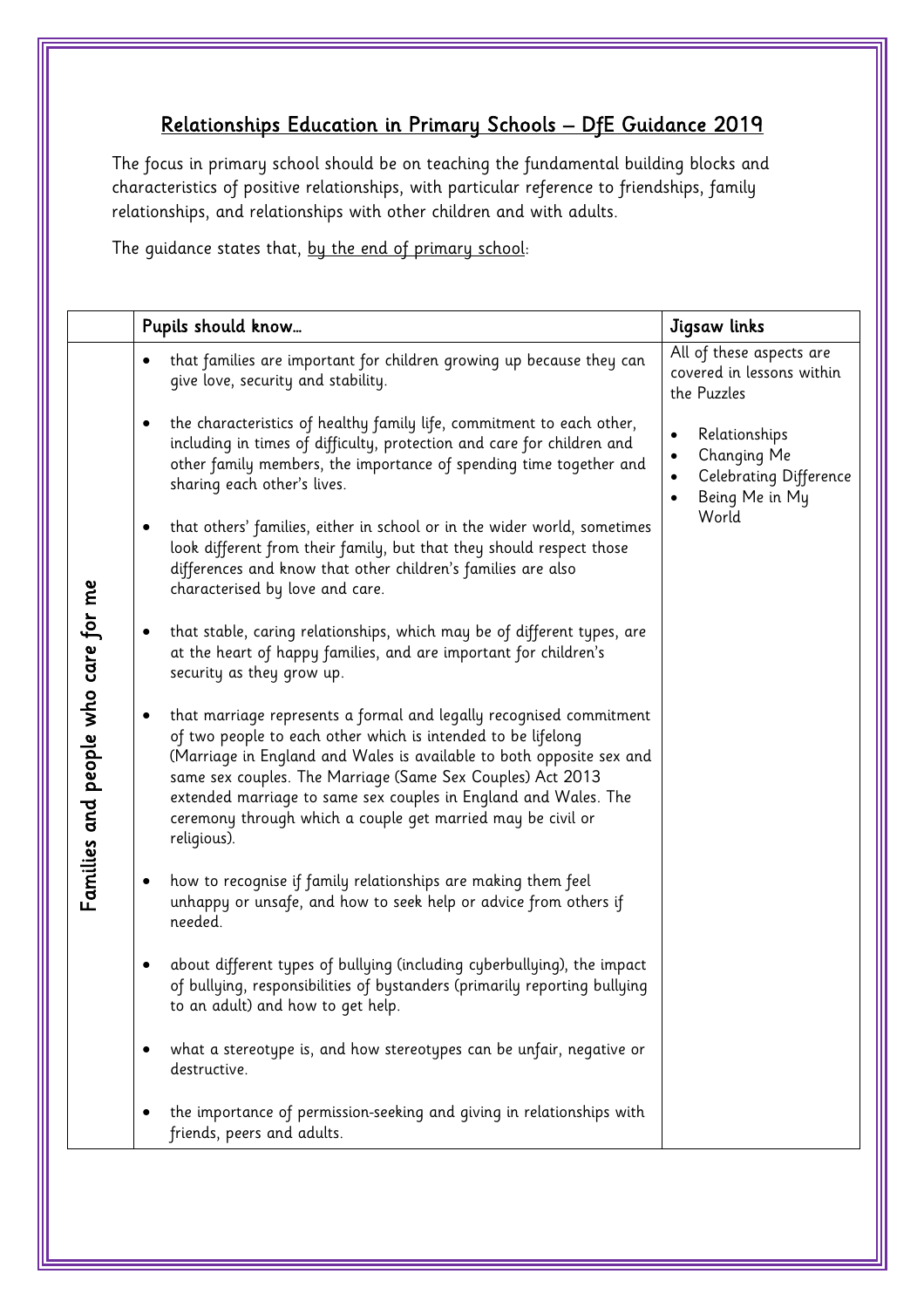| Online relationships | that people sometimes behave differently online, including by<br>pretending to be someone they are not.                                                                                     | All of these aspects are<br>covered in lessons within<br>the Puzzles |
|----------------------|---------------------------------------------------------------------------------------------------------------------------------------------------------------------------------------------|----------------------------------------------------------------------|
|                      | that the same principles apply to online relationships as to face-to-<br>٠<br>face relationships, including the importance of respect for others<br>online including when we are anonymous. | Relationships<br>$\bullet$<br>Changing Me<br>Celebrating Difference  |
|                      | the rules and principles for keeping safe online, how to recognise<br>risks, harmful content and contact, and how to report them.                                                           |                                                                      |
|                      | how to critically consider their online friendships and sources of<br>$\bullet$<br>information including awareness of the risks associated with people<br>they have never met.              |                                                                      |
|                      | how information and data is shared and used online.                                                                                                                                         |                                                                      |
| Being safe           | what sorts of boundaries are appropriate in friendships with peers<br>٠<br>and others (including in a digital context).                                                                     | All of these aspects are<br>covered in lessons within<br>the Puzzles |
|                      | about the concept of privacy and the implications of it for both<br>٠<br>children and adults; including that it is not always right to keep<br>secrets if they relate to being safe.        | Relationships<br>Changing Me<br>Celebrating Difference               |
|                      | that each person's body belongs to them, and the differences<br>٠<br>between appropriate and inappropriate or unsafe physical, and<br>other, contact.                                       |                                                                      |
|                      | how to respond safely and appropriately to adults they may<br>encounter (in all contexts, including online) whom they do not<br>know.                                                       |                                                                      |
|                      | how to recognise and report feelings of being unsafe or feeling bad<br>about any adult.                                                                                                     |                                                                      |
|                      | how to ask for advice or help for themselves or others, and to keep<br>trying until they are heard.                                                                                         |                                                                      |
|                      | how to report concerns or abuse, and the vocabulary and<br>confidence needed to do so.                                                                                                      |                                                                      |
|                      | where to get advice e.g. family, school and/or other sources.                                                                                                                               |                                                                      |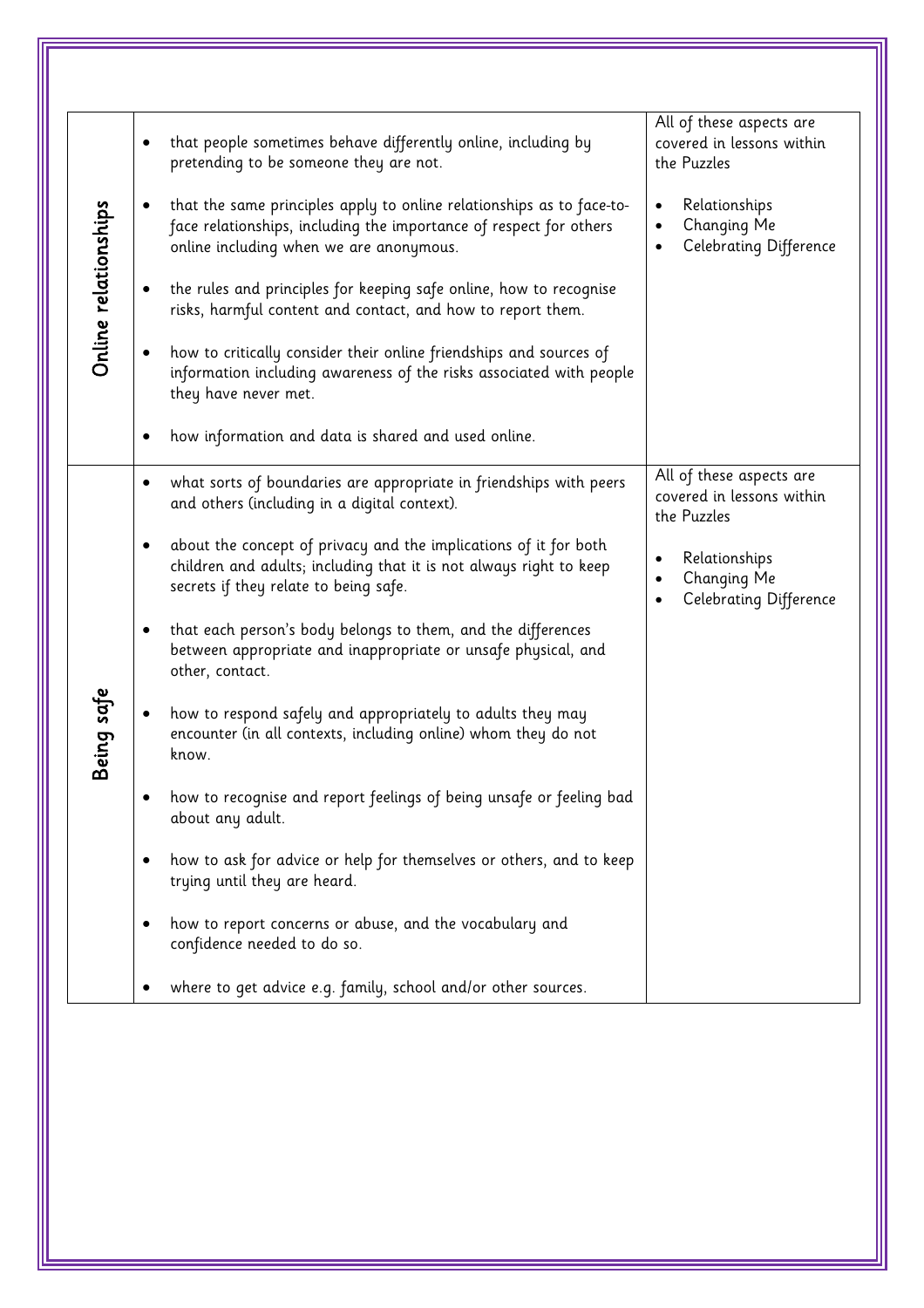## Physical health and mental well-being education in Primary Schools – DfE Guidance 2019

The focus in primary school should be on teaching the characteristics of good physical health and mental wellbeing. Teachers should be clear that mental well-being is a normal part of daily life, in the same way as physical health.

By the end of primary school: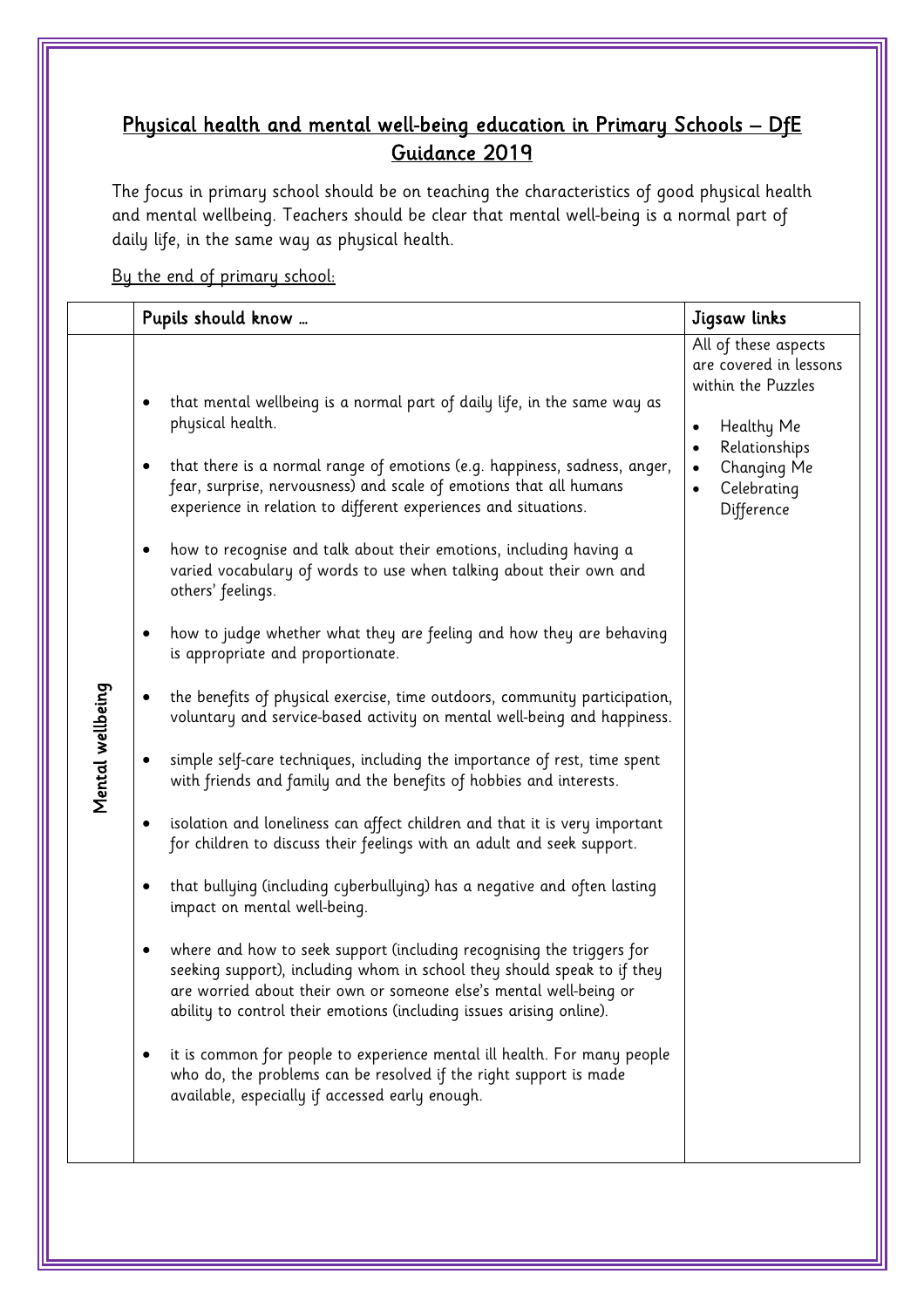| Internet safety and harms   | that for most people the internet is an integral part of life and has many<br>$\bullet$<br>benefits.                                                                                                                                         | All of these aspects<br>are covered in lessons<br>within the Puzzles |
|-----------------------------|----------------------------------------------------------------------------------------------------------------------------------------------------------------------------------------------------------------------------------------------|----------------------------------------------------------------------|
|                             | about the benefits of rationing time spent online, the risks of excessive<br>$\bullet$<br>time spent on electronic devices and the impact of positive and negative<br>content online on their own and others' mental and physical wellbeing. | Relationships<br>Healthy Me                                          |
|                             | how to consider the effect of their online actions on others and knowhow<br>$\bullet$<br>to recognise and display respectful behaviour online and the importance<br>of keeping personal information private.                                 |                                                                      |
|                             | why social media, some computer games and online gaming, for<br>$\bullet$<br>example, are age restricted.                                                                                                                                    |                                                                      |
|                             | that the internet can also be a negative place where online abuse,<br>$\bullet$<br>trolling, bullying and harassment can take place, which can have a<br>negative impact on mental health.                                                   |                                                                      |
|                             | how to be a discerning consumer of information online including<br>$\bullet$<br>understanding that information, including that from search engines, is<br>ranked, selected and targeted.                                                     |                                                                      |
|                             | where and how to report concerns and get support with issues online.<br>$\bullet$                                                                                                                                                            |                                                                      |
| Physical health and fitness | the characteristics and mental and physical benefits of an active lifestyle.<br>$\bullet$                                                                                                                                                    | All of these aspects<br>are covered in lessons<br>within the Puzzles |
|                             | the importance of building regular exercise into daily and weekly<br>$\bullet$<br>routines and how to achieve this; for example, walking or cycling to<br>school, a daily active mile or other forms of regular, vigorous exercise.          | Healthy Me                                                           |
|                             | the risks associated with an inactive lifestyle (including obesity).<br>$\bullet$                                                                                                                                                            |                                                                      |
|                             | how and when to seek support including which adults to speak to in<br>$\bullet$<br>school if they are worried about their health.                                                                                                            |                                                                      |
| Healthy eating              | what constitutes a healthy diet (including understanding calories and<br>٠<br>other nutritional content)                                                                                                                                     | All of these aspects<br>are covered in lessons<br>within the Puzzles |
|                             | the principles of planning and preparing a range of healthy meals.                                                                                                                                                                           | Healthy Me                                                           |
|                             | the characteristics of a poor diet and risks associated with unhealthy<br>eating (including, for example, obesity and tooth decay) and other<br>behaviours (e.g. the impact of alcohol on diet or health).                                   |                                                                      |